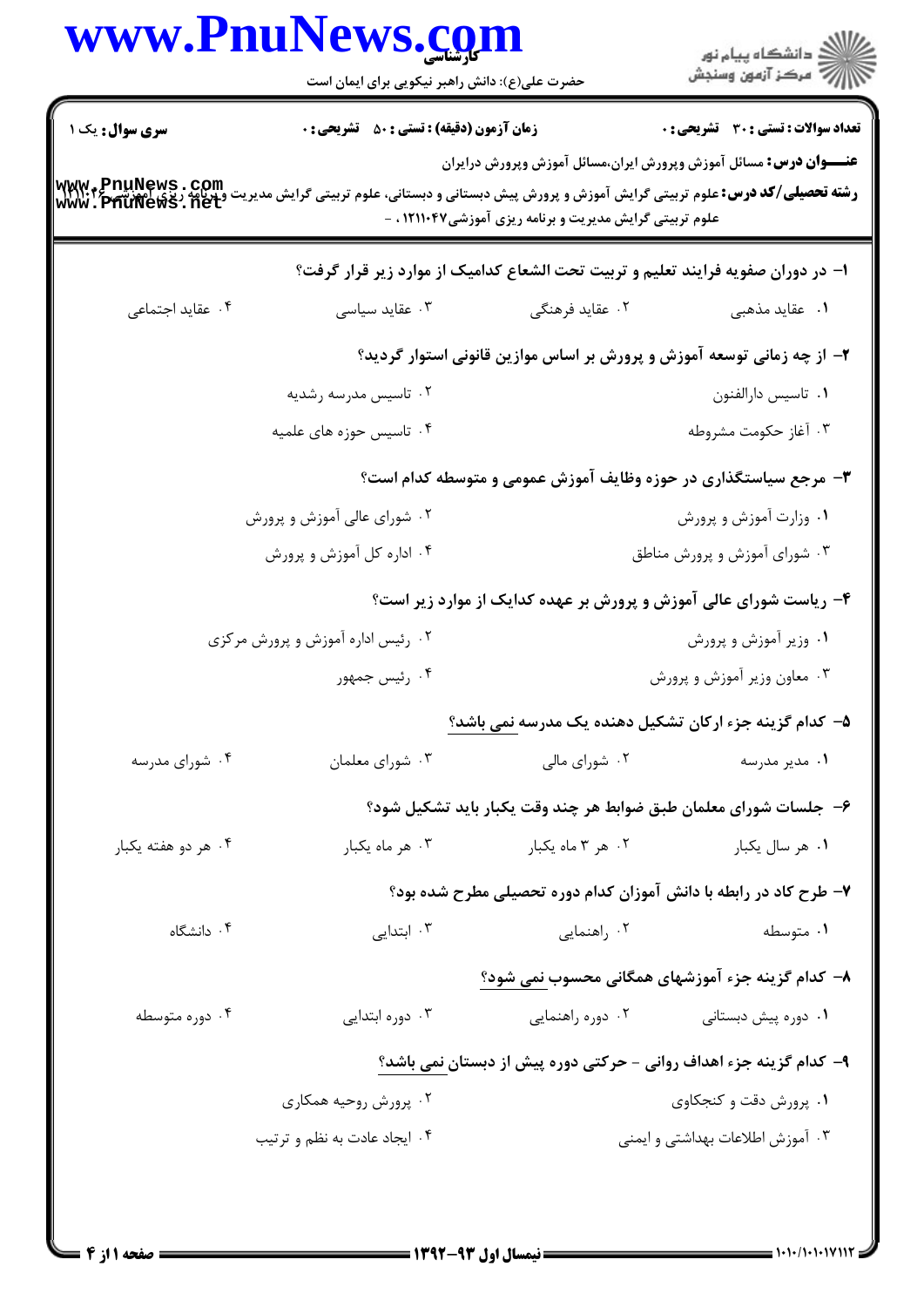|                 | www.PnuNews.com<br>حضرت علی(ع): دانش راهبر نیکویی برای ایمان است                                                |                                                                                                                                       | ِ دانشڪاه پيا <sub>م</sub> نور<br>/∕ مرڪز آزمون وسنڊش |
|-----------------|-----------------------------------------------------------------------------------------------------------------|---------------------------------------------------------------------------------------------------------------------------------------|-------------------------------------------------------|
| سری سوال : ۱ یک | <b>زمان آزمون (دقیقه) : تستی : 50 ٪ تشریحی : 0</b>                                                              |                                                                                                                                       | تعداد سوالات : تستى : 30 قشريحى : 0                   |
| www.PnuNews.com | <b>رشته تحصیلی/کد درس:</b> علوم تربیتی گرایش آموزش و پرورش پیش دبستانی و دبستانی، علوم تربیتی گرایش مدیریت      | <b>عنــــوان درس:</b> مسائل آموزش وپرورش ایران،مسائل آموزش وپرورش درایران<br>- ، علوم تربیتی گرایش مدیریت و برنامه ریزی آموزشی۱۲۱۱۰۴۷ |                                                       |
|                 |                                                                                                                 |                                                                                                                                       | ∙ا− پر جمعیت ترین مقطع تحصیلی کدام است؟               |
| ۰۴ تحصیلات عالی | ۰۳ راهنمایی                                                                                                     | ۰۲ ابتدایی                                                                                                                            | ۰۱ متوسطه                                             |
|                 |                                                                                                                 | <b>۱۱</b> - در ارزیابی کیفیت آموزش و پرورش از کدام شاخص استفاده می شود؟                                                               |                                                       |
|                 | ۰۲ نسبت دانش آموز به فضای آموزشی                                                                                |                                                                                                                                       | ٠١ تحصيلات معلمان                                     |
|                 | ۰۴ الف و ج                                                                                                      |                                                                                                                                       | ۰۳ نسبت دانش آموز به معلم                             |
|                 |                                                                                                                 | ۱۲- کدام گزینه در مورد برنامه درسی دوره راهنمایی تحصیلی نادرست است؟                                                                   |                                                       |
|                 |                                                                                                                 |                                                                                                                                       | ۰۱ در نظر نگرفتن دروس کارگاهی جهت کارآموزی            |
|                 |                                                                                                                 |                                                                                                                                       | ۰۲ تدوین برنامه ها بصورت متمرکز توسط کارشناسان        |
|                 |                                                                                                                 | ۰۳ در نظر گرفتن ساعاتی برای راهنمایی فردی و گروهی دانش آموزان                                                                         |                                                       |
|                 |                                                                                                                 |                                                                                                                                       | ۰۴ عدم توجه به تفاوتهای فردی و نیازهای جامعه          |
|                 | ۱۳- هدف کدامیک از شاخه های زیر تربیت نیروی انسانی در سطوح ماهر و استادکاری می باشد؟                             |                                                                                                                                       |                                                       |
| ۰۴ نظری         | ۰۳ هنرستان                                                                                                      | ۰۲ کار دانش                                                                                                                           | ۰۱ فنی- حرفه ای                                       |
|                 |                                                                                                                 | ۱۴- رشته های موجود در گرایش خدمات شاخه فنی و حرفه ای کدامند؟                                                                          |                                                       |
|                 | ۰۲ صنایع شیمیایی - نساجی-ساختمان                                                                                |                                                                                                                                       | ۰۱ نقشه کشی عمومی - صنایع فلزی - مکانیک خودرو         |
|                 | ۰۴ الکترونیک و مخابرات دریایی                                                                                   | ۰۳ نقشه کشی - معماری - کودکیاری - مدیریت خانواده                                                                                      |                                                       |
|                 | ۱۵– کدام دروس برای افزایش مهارتهای مورد نیاز برای ورود به محیط کار صرفا" به دانش آموزان کارو دانش ارائه می شود؟ |                                                                                                                                       |                                                       |
|                 | ۰۲ دروس تکمیل مهارت                                                                                             |                                                                                                                                       | ۰۱ دروس جبرانی                                        |
|                 | ۰۴ دروس استاندارد و مهارت                                                                                       |                                                                                                                                       | دروس تكميلى $\cdot$ ۳ .                               |
|                 |                                                                                                                 | ۱۶– یکی از مهمترین مسائل آموزش متوسطه طی سالهای اخیر کدام است؟                                                                        |                                                       |
|                 | ۰۲ کمبود اعتبارات                                                                                               |                                                                                                                                       | ۰۱ کمبود دبیران شایسته                                |
|                 | ۰۴ کمبود مدارس                                                                                                  |                                                                                                                                       | ۰۳ کمبود امکانات مناسب آموزشی                         |
|                 | ۱۷- بررسی لوایح آموزش عالی و تدوین ضمانتهای قانونی و مالی در جهت اجرای مصوبات بر عهده کدام است؟                 |                                                                                                                                       |                                                       |
|                 | ۰۲ مجلس شورای اسلامی                                                                                            |                                                                                                                                       | ٠١. هيئت دولت                                         |
|                 | ۰۴ شورای عالی علوم و تحقیقات                                                                                    |                                                                                                                                       | ۰۳ شورای انقلاب فرهنگی                                |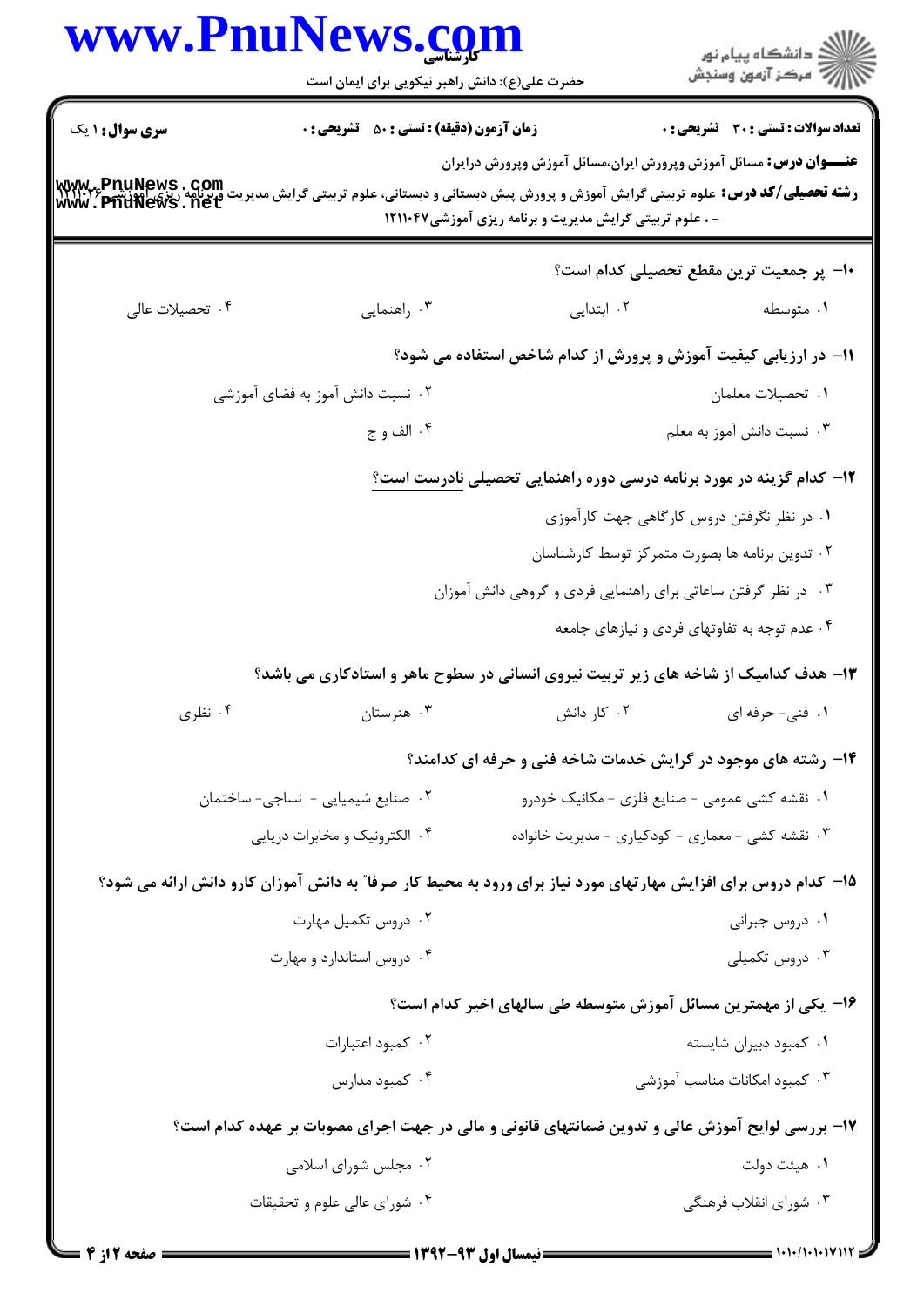|                        | www.PnuNews.com<br>حضرت علی(ع): دانش راهبر نیکویی برای ایمان است                                 |                                                                                | ر<br>اگر دانشگاه پيام نور<br>اگر مرکز آزمون وسنجش                         |
|------------------------|--------------------------------------------------------------------------------------------------|--------------------------------------------------------------------------------|---------------------------------------------------------------------------|
| <b>سری سوال : ۱ یک</b> | <b>زمان آزمون (دقیقه) : تستی : 50 ٪ تشریحی : 0</b>                                               |                                                                                | <b>تعداد سوالات : تستی : 30 ٪ تشریحی : 0</b>                              |
|                        |                                                                                                  | - ، علوم تربیتی گرایش مدیریت و برنامه ریزی آموزشی۱۲۱۱۰۴۷                       | <b>عنــــوان درس:</b> مسائل آموزش وپرورش ایران،مسائل آموزش وپرورش درایران |
|                        |                                                                                                  |                                                                                | ۱۸– مراتب علمی اعضاء هیئت علمی دانشگاهها از ابتدا به ترتیب کدامند؟        |
|                        | ۰۲ مربی آموزشیار-استاد یار - دانشیارب -استاد                                                     |                                                                                | ۰۱ مربی آموزشیار - مربی - استادیار - دانشیار - استاد                      |
|                        | ۰۴ استاد - مربی - استاد یار - دانشیار                                                            |                                                                                | ٠٣ مربى - دانشيار - استاد يار - استاد                                     |
|                        |                                                                                                  |                                                                                | ۱۹- تعداد واحدهای دوره کارشناسی ارشد دانشگاهها کدام است؟                  |
|                        | ۰۲ بین ۶۸ تا ۷۲ واحد                                                                             |                                                                                | ۰۱. بین ۱۳۰ تا ۱۴۵ واحد                                                   |
|                        | ۰۴ بین ۲۸ تا ۳۲ واحد                                                                             |                                                                                | ۰۳ بین ۴۲ تا ۵۰ واحد                                                      |
|                        |                                                                                                  |                                                                                | ۲۰- منظور از برداشت نظام گرا در بررسی مسائل آموزش و پرورش کدام است؟       |
|                        |                                                                                                  |                                                                                | ۰۱ بررسی مسائل آموزش و پرورش بصورت انتزاعی                                |
|                        |                                                                                                  |                                                                                | ۰۲ بررسی مسائل آموزش و پرورش بصورت مستقل                                  |
|                        |                                                                                                  | ۰۳ بررسی تمامی عوامل فرهنگی - اجتماعی- سیاسی و اقتصادی موثر در شکل گیری مشکلات |                                                                           |
|                        |                                                                                                  | ۰۴ بررسی مجموعه عوامل تاثیر گذار بر مسائل تعلیم و تربیت در گذشته               |                                                                           |
|                        |                                                                                                  |                                                                                | <b>31- كدام گزينه جزء منابع شناخت مسائل آموزش و پرورش نمی باشد؟</b>       |
|                        | ۰۲ دیدگاههای کارگزاران نظام آموزش و پرورش                                                        |                                                                                | ۰۱ انتقاد و باورهای مردم                                                  |
|                        | ۰۴ سمینارهای تربیتی در مقیاس منطقه ای                                                            |                                                                                | ۰۳ یافته ها و نتایج پژوهشهای تربیتی                                       |
|                        |                                                                                                  |                                                                                | <b>۲۲- کدام گزینه جزء مسائل کمی آموزش و پرورش می باشد؟</b>                |
|                        | ۰۲ کمبود معلمان شایسته                                                                           |                                                                                | ۰۱ عدم بکار گیری روشهای جدید تدریس                                        |
|                        | ۰۴ تقلیل هزینه سرانه دانش آموزان                                                                 |                                                                                | ۰۳ فقدان تجهيزات جديد آموزشي                                              |
|                        | ۲۳- در صورت فقدان کدام مورد حتی بهترین طرح اصلاح و بازسازی آموزش و پرورش با شکست روبرو خواهد شد؟ |                                                                                |                                                                           |
| ۰۴ بودجه و اعتبارات    | ۰۳ منابع درسی                                                                                    | ۰۲ معلم                                                                        | ۰۱ فضای آموزشی                                                            |
|                        |                                                                                                  |                                                                                | ۲۴– تاسیس دارالمعلمین و دارالمعلمات از اقدامات مهم کدام یک از گزینه هاست؟ |
|                        | ۰۲ وزارت علوم                                                                                    |                                                                                | ۰۱ وزارت آموزش و پرورش                                                    |
|                        | ۰۴ قوه قضائيه                                                                                    |                                                                                | ۰۳ قوه مقننه                                                              |